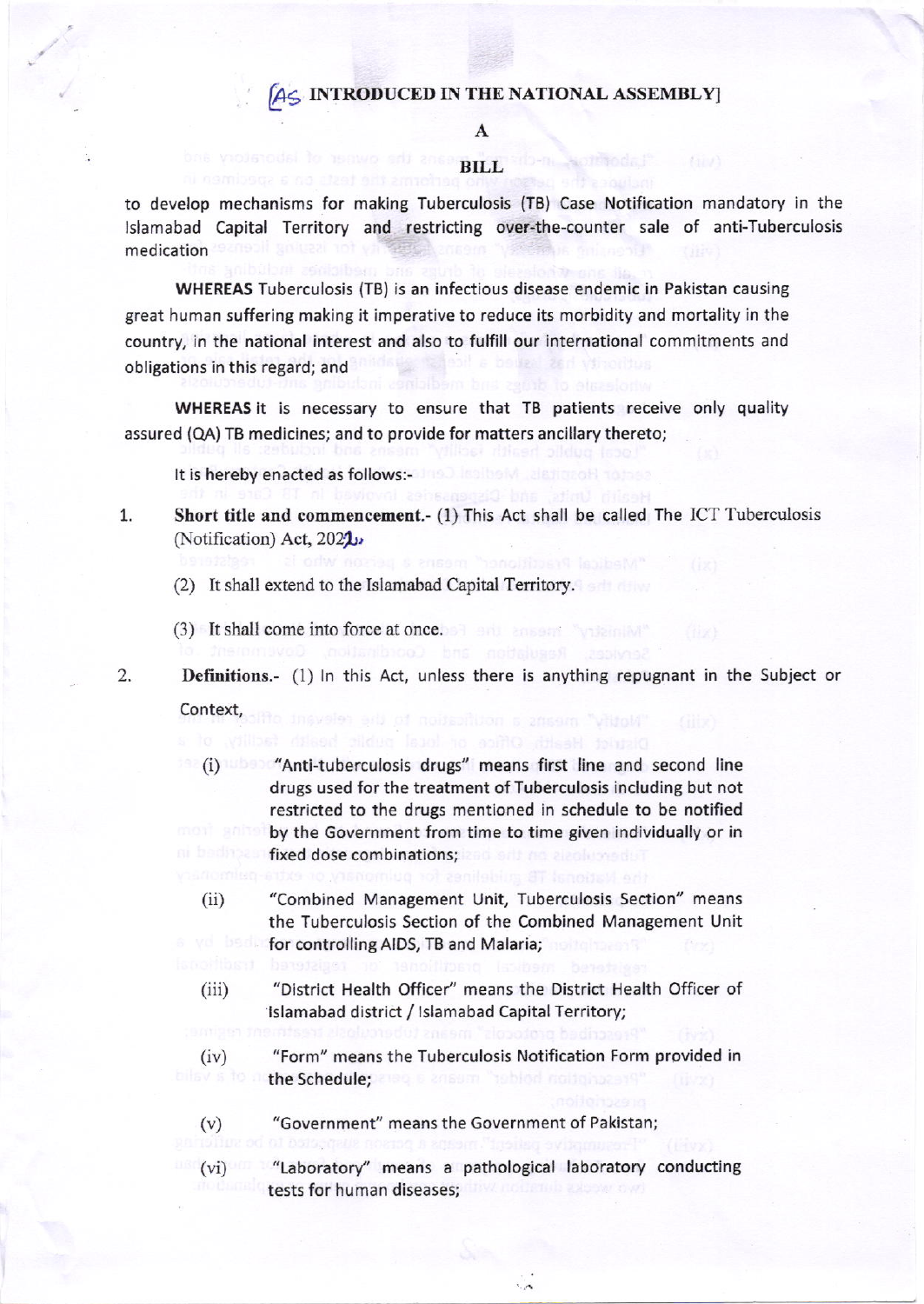- (vii) "Laboratory In-charge" means the owner of laboratory and includes the person who performs the tests on a specimen in the Laboratory;
- (viii) "Licensing authority" means authority for issuing licenses for retail and wholesale of drugs and medicines including antituberculosis drugs;
- (ix) "License holder" means a person in whose favor licensing authority has issued a license enabling for the retail sale or wholesale of drugs and medicines including anti-tuberculosis drugs.
- $(x)$  "Local public health facility" means and includes: all public sector Hospitals, Medical Centers, Rural Health Centers; Basic Health Units, and Dispensaries involved in TB Care in the lslamabad Capital Territory;
- (xi) "Medical Practitioner" means a person who is registered with the Pakistan Medical Commission;
- (xii) "Ministry" means the Federal Ministry of National Health Services, Regulation and Coordination, Government of Pakistan;
- (xiii) "Notify" means a notification to the relevant officer in the District Health Office or local public health facility, of <sup>a</sup> diagnosed TB patient, in accordance with the procedures set forth under this Act:
- (xiv) "Patient" means a person confirmed to be suffering from Tuberculosis on the basis of any diagnostic test prescribed in the National TB guidelines for pulmonary or extra-pulmonary TB patients;
- (xv) "Prescription" means medicines or drugs prescribed by <sup>a</sup> registered medical practitioner or registered traditional medicine practitioner;
- (xvi) "Prescribed protocols" means tuberculosis treatment regime;
- (xvii) "Prescription holder" means a person in possession of a valid prescription;
- "Presumptive patient" means a person suspected to be suffering from TB having symptoms of cough and fever for more than two weeks duration without any known cause or explanation; {xviii)

 $\chi$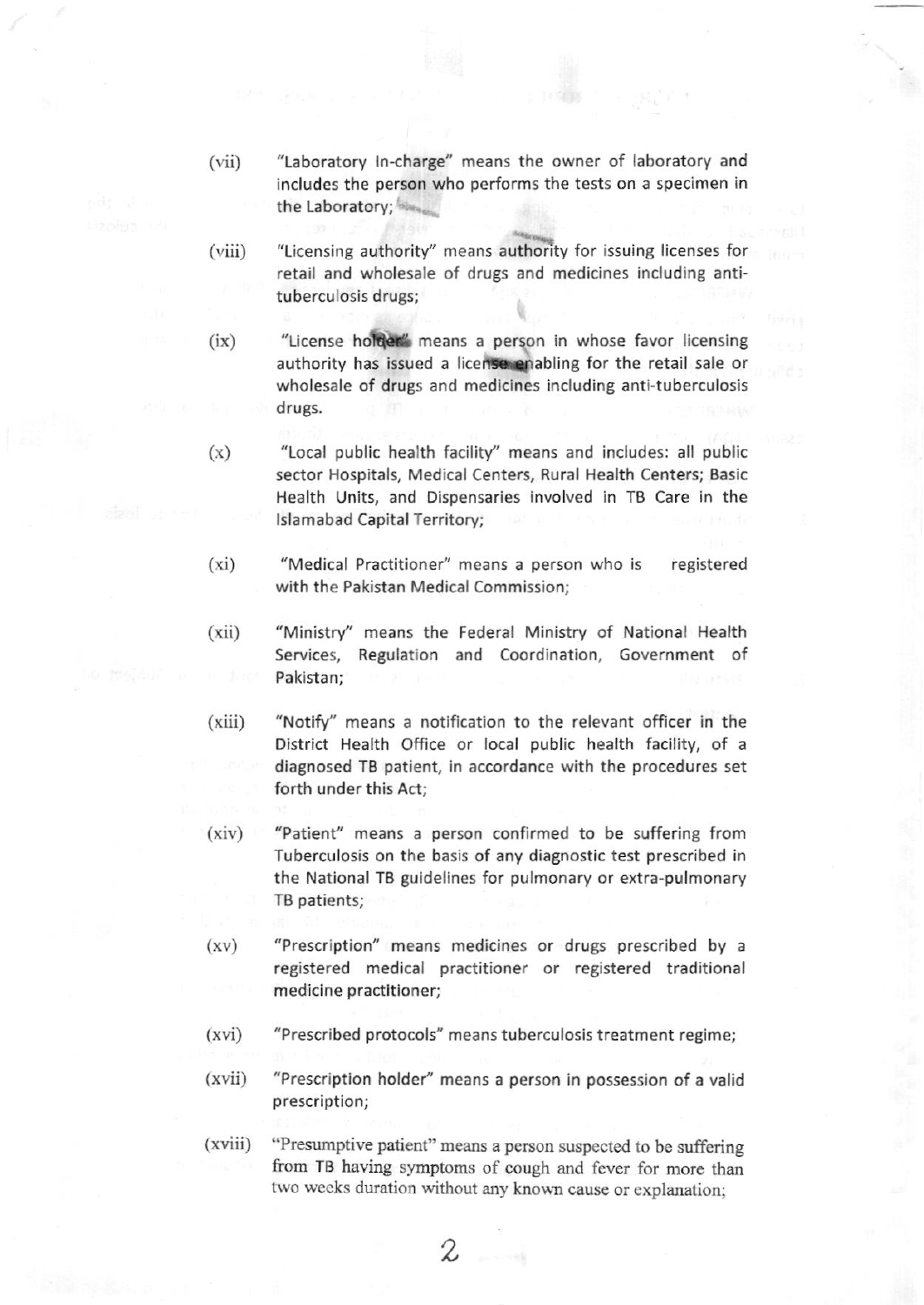- (xix) "Privacy and confidentiality" means that any information relating to patients, their families and contacts, will not be disclosed to any party except the appropriate medical professionals providing care and support to the patient;
- (xx) Quality assured medicines means medicines recommended for use by the WHO End-TB Strategy and WHO's relevant medicines prequalification program and authorized for use in Pakistan by the Drug Regulatory Authority of Pakistan;
- (xxi) "Registered traditional medicine practitioner" means a person who is registered under section 24 of the Unani, Ayurvedic and Homeopathic Practitioners Act (II of 1965) as amended from time to time;
- (xxii) "Valid prescription" means a prescription issued by a registered medical practitioner that has not lapsed or been superseded, and has not already been used for dispensing drugs;

### **PART-II-A** BRI

# TUBERCULOSIS CASE NOTIFICATION, RECORD KEEPING AND EDUCATIONAL OUTREACH

3. Development and Distribution of Notification Forms.- The office of the District Health Officer Islamabad shall distribute and deliver copies of the TB case Notification Form-A given at annex-l in the Schedule-ll to every medical practitioner, private clinlc, private hospital, registered traditional medicine practitioners, community leaders, TB civil society organizations and heads of hospitals and health facilities operating within the Islamabad Capital Territory, as may be necessary.

4. Duties of registered Traditional Healthcare provider. (1)A registered traditional healthcare provider shall notify the patient by sending a complete Form as provided in Form B Schedule, to the District Health Officer or a local public health facility.

{2)They shall also be obliged to,

(a) Inform their patients about the availability of free diagnostic and treatment services through public health facilities;

(b) The strategies for preventing the spread of tuberculosis;

(c) display a poster describing the notification requirement, symptoms of tuberculosis and measures that prevent its spread at a conspicuous location, which may be visible to the patients;

(d) advise the patients to access social protection systems as support during the course of their treatment;

(e) refer patients to appropriate counseling in the instance of side effeds, and;

Bath facility within a we